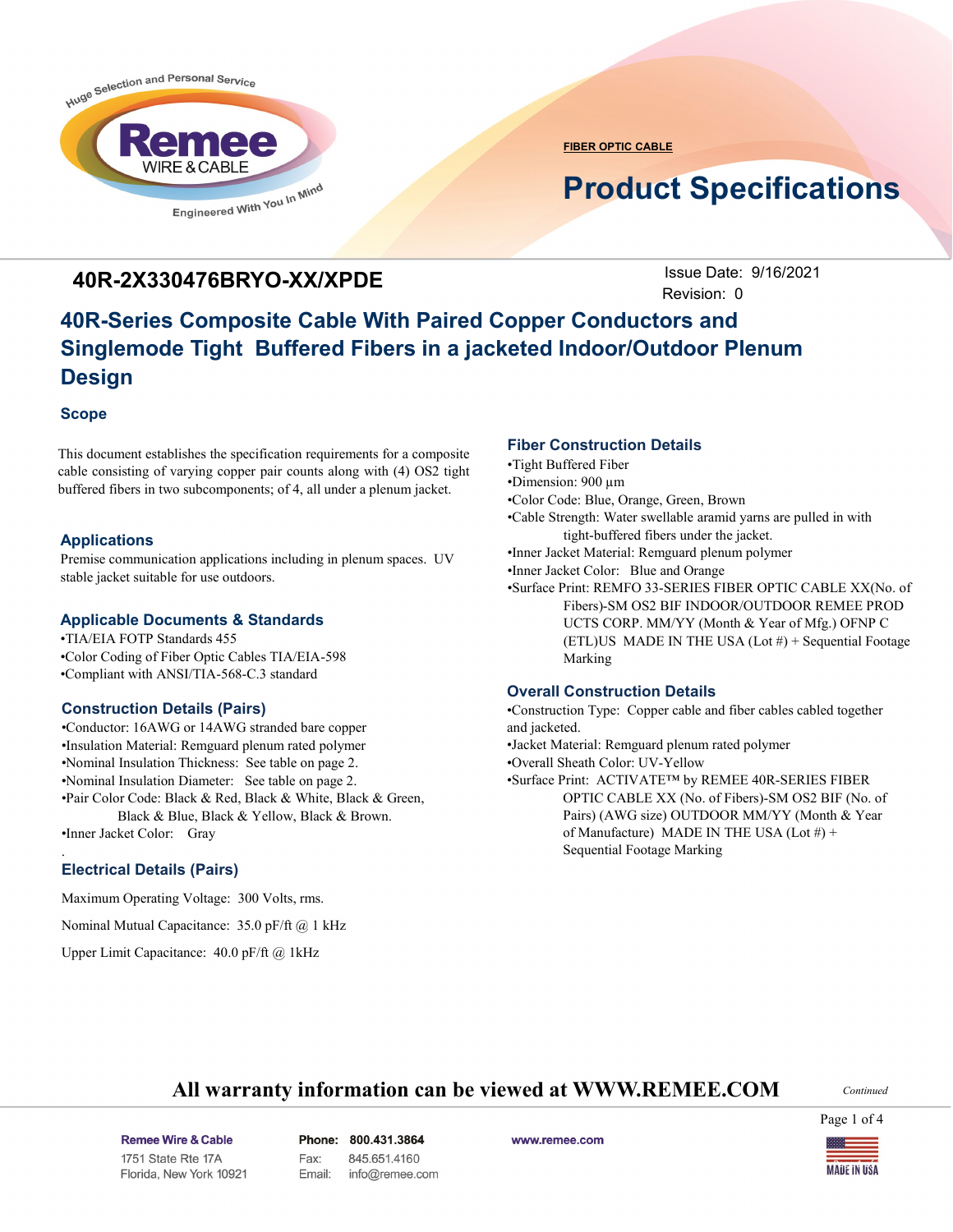



# **40R-2X330676KRYO-XX/XP 40R-2X330476BRYO-XX/XPDE**

**Issue Date: 9/16/2021** Revision: 0

| <b>Nominal Cable Dimensions &amp; Weights</b>                          |                                    |                        |                                 |                                   |                                        |                                |                                       |                                         |                                        |                     |                 |
|------------------------------------------------------------------------|------------------------------------|------------------------|---------------------------------|-----------------------------------|----------------------------------------|--------------------------------|---------------------------------------|-----------------------------------------|----------------------------------------|---------------------|-----------------|
| Remee Products<br>Part Number                                          | Number of<br>Conductors<br>and AWG | D.C.R.<br>$\Omega/Mft$ | Nom.<br>Insul.<br>Thick<br>(in) | Nom. Dia.<br>Over Insul.<br>(in.) | Nom Dia.<br>Over Jkt.<br>(Copper, in.) | Number<br>of Fibers<br>Ea. Leg | Nom Dia.<br>Over Jkt.<br>(Fiber, in.) | Nominal<br>Overall<br>Dimensions<br>in. | Nominal<br>Overall<br>Dimensions<br>mm | Weight<br>lb/1000ft | Weight<br>Kg/km |
| 40R-2X330476BRYO-16/6PDE                                               | 6P 16                              | 4.39                   | 0.010                           | 0.078                             | 0.375                                  | 4(x2)                          | 0.185(x2)                             | 0.645                                   | 17.018                                 | 186                 | 277             |
| 40R-2X330476BRYO-14/6PDE                                               | 6P 14                              | 2.76                   | 0.012                           | 0.097                             | 0.545                                  | 4(x2)                          | 0.185(x2)                             | 0.755                                   | 19.177                                 | 256                 | 380             |
| 40R-2X330476BRYO-12/6PDE                                               | 6P 12                              | 1.74                   | 0.015                           | 0.124                             | 0.630                                  | 4(x2)                          | 0.185(x2)                             | 0.855                                   | 21.717                                 | 348                 | 517             |
| 40R-2X330476BRYO-16/4PDE                                               | 4P 16                              | 4.39                   | 0.010                           | 0.072                             | 0.347                                  | 4(x2)                          | 0.185(x2)                             | 0.620                                   | 15.74                                  | 160                 | 236             |
| 40R-2X330476BRYO-14/4PDE                                               | 4P 14                              | 2.76                   | 0.012                           | 0.091                             | 0.437                                  | 4(x2)                          | 0.185(x2)                             | 0.710                                   | 18.03                                  | 196                 | 290             |
| 40R-2X330476BRYO-12/4PDE                                               | 4P 12                              | 1.74                   | 0.015                           | 0.114                             | 0.530                                  | 4(x2)                          | 0.185(x2)                             | 0.800                                   | 20.32                                  | 263                 | 389             |
| *Cables printed in meters will have a "-MR" suffix on the part number. |                                    |                        |                                 |                                   |                                        |                                |                                       |                                         |                                        |                     |                 |

## **All warranty information can be viewed at WWW.REMEE.COM**

*Continued*

Page 2 of 4

Remee Wire & Cable Issue No.: 05 Florida, New York 10921 Phone: 800.431.3864 Fax: 845.651.4160 Email: info@remee.com

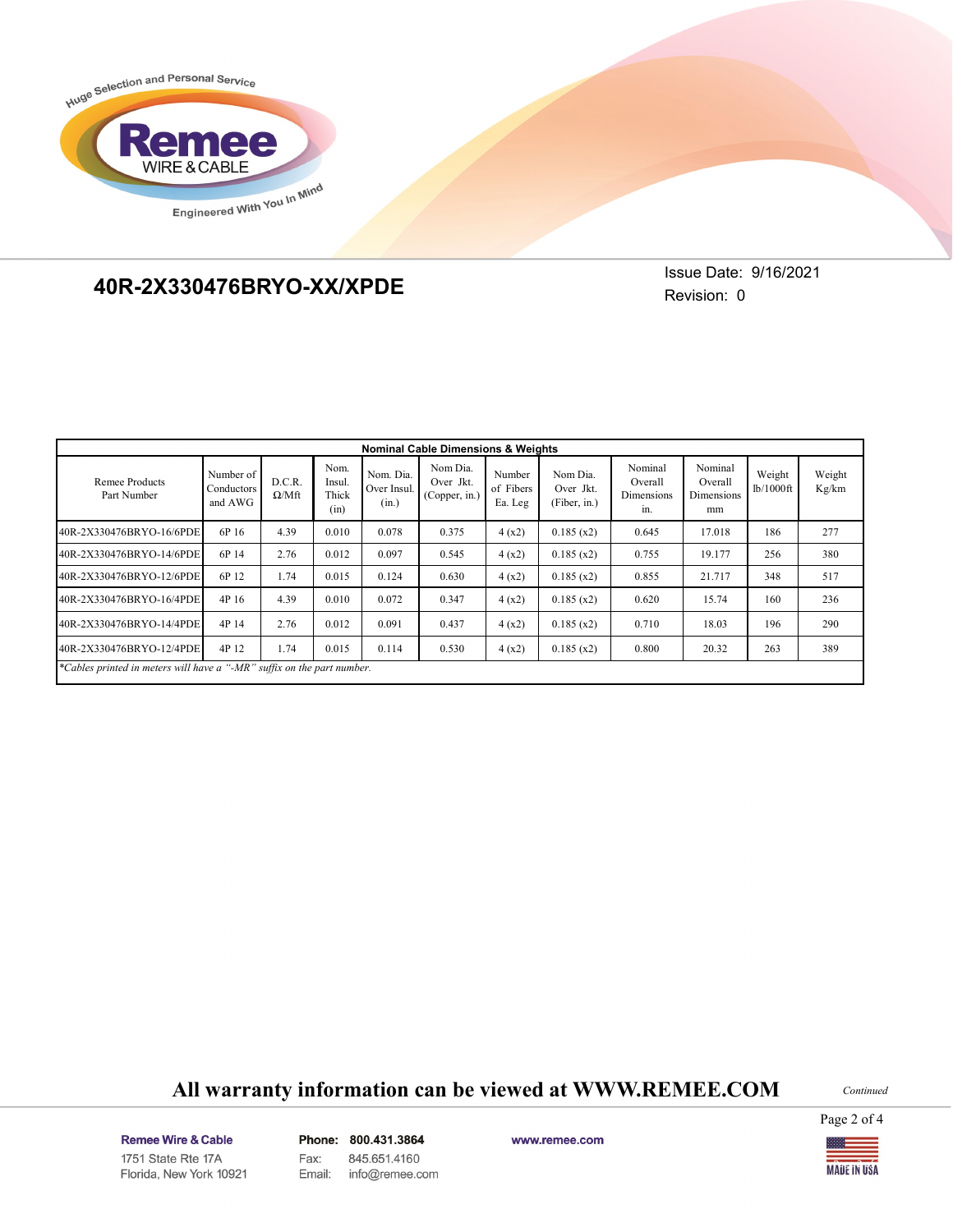

**76B- Fiber Characteristics**

# **40R-2X330676KRYO-XX/XP 40R-2X330476BRYO-XX/XPDE**

**Issue Date: 9/1/62021** Revision: 0

| Fiber Type                                                          | $SM*$                              |  |  |  |
|---------------------------------------------------------------------|------------------------------------|--|--|--|
| Maximum Attenuation @ 1310/1550nm                                   | 0.40/0.30 dB/km **                 |  |  |  |
| <b>Cladding Diameter</b>                                            | $125.0 \pm 0.7$ µm                 |  |  |  |
| Maximum Core/Clad Concentricity Error                               | $0.5 \mu m$                        |  |  |  |
| Maximum Cladding Non-circularity<br><b>Primary Coating Diameter</b> | $0.7 \mu m$<br>$242 \pm 7 \,\mu m$ |  |  |  |
|                                                                     | $<$ 1260nm                         |  |  |  |
| Cabled Cutoff Wavelength                                            |                                    |  |  |  |
| Mode Field Diameter                                                 | $9.0 \pm 0.4$ µm @1310nm           |  |  |  |
|                                                                     | 10.1 ± 0.5µm @1550nm               |  |  |  |
| Temperature Dependence                                              | $\leq$ 0.05dB/km (-60°C to 85°C)   |  |  |  |
|                                                                     |                                    |  |  |  |
| <b>Zero Dispersion Slope</b>                                        | ≤0.092ps/nm <sup>2</sup> -km       |  |  |  |
|                                                                     |                                    |  |  |  |
| Attenuation with Bending 1 Turn on a                                |                                    |  |  |  |
| Mandrel Radius of                                                   | ≤0.75/1.5dB                        |  |  |  |
| 10mm@1550/1625nm                                                    |                                    |  |  |  |
| Attenuation with Bending 10 Turns on a                              |                                    |  |  |  |
| Mandrel Radius of                                                   | ≤0.25/1.0dB                        |  |  |  |
| 15mm@1550/1625nm                                                    |                                    |  |  |  |
| Maximum PMD Link Design Value                                       | $0.06$ ps/ $\sqrt{k}$ m            |  |  |  |
| Group Refractive Index @                                            |                                    |  |  |  |
| 1310/1550nm                                                         | 1.4676/1.468                       |  |  |  |
| <b>Proof Test</b>                                                   | 100 kpsi                           |  |  |  |
| *According to ITU G.652d&G.657.A1                                   |                                    |  |  |  |

\*\*Measured attenuation s on shipping wheels will not exceed the nominal values by 0.75dB/km

### **All warranty information can be viewed at WWW.REMEE.COM**

*Continued*

Page 2 of 4

Remee Wire & Cable Issue No.: 05 Florida, New York 10921 Phone: 800.431.3864 Fax: 845.651.4160 info@remee.com Email: